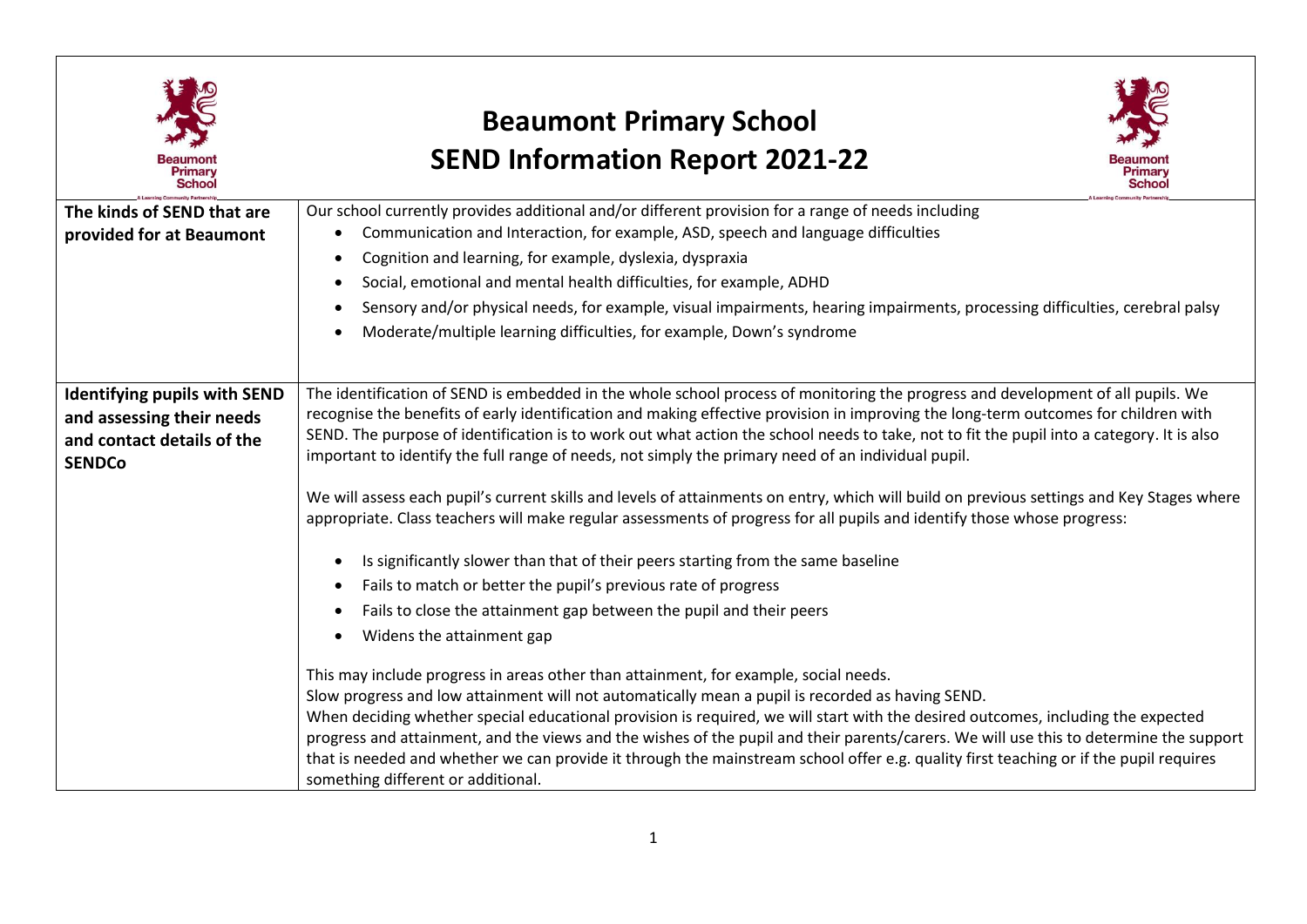|                                                                       | In September 2021 Beaumont was instructed to become a part of the 'Locality SEND Support'(LSS). LSS schools are able to request<br>additional resources to increase early intervention provision for pupils with SEND. 'Locality SEND Support Resources Funding', can be<br>requested by LSS schools, with parental involvement, after schools have demonstrated that they have used all the resources available<br>to them and demonstrated that additional resources are necessary to fully support the pupil's needs effectively in Mainstream Schools.<br>Further information regarding LSS can be found on the school website. |
|-----------------------------------------------------------------------|-------------------------------------------------------------------------------------------------------------------------------------------------------------------------------------------------------------------------------------------------------------------------------------------------------------------------------------------------------------------------------------------------------------------------------------------------------------------------------------------------------------------------------------------------------------------------------------------------------------------------------------|
|                                                                       | Further details can be found in the school's SEN policy which can be found on the school website<br>https://www.beaumont.croydon.sch.uk                                                                                                                                                                                                                                                                                                                                                                                                                                                                                             |
|                                                                       | Parents / carers are encouraged to speak to the class teacher and SENDCo about any concerns they have regarding their child's needs.<br>The SENDCO is Catherine Donohue<br>cdonohue@beaumont.croydon.sch.uk<br>0208 660 7707                                                                                                                                                                                                                                                                                                                                                                                                        |
| <b>Consulting and involving</b>                                       | We will have early conversations with the pupil and their parents/carers when identifying whether they need special education                                                                                                                                                                                                                                                                                                                                                                                                                                                                                                       |
| parents/carer and parents                                             | provision. Conversations with parents/carers will ensure that:                                                                                                                                                                                                                                                                                                                                                                                                                                                                                                                                                                      |
|                                                                       |                                                                                                                                                                                                                                                                                                                                                                                                                                                                                                                                                                                                                                     |
|                                                                       | Everyone develops a good understanding of the pupil's areas of strengths and difficulty.<br>$\bullet$                                                                                                                                                                                                                                                                                                                                                                                                                                                                                                                               |
|                                                                       | We take into account the parents'/carers' concerns                                                                                                                                                                                                                                                                                                                                                                                                                                                                                                                                                                                  |
|                                                                       | Everyone understands the agreed outcomes sought for the pupil                                                                                                                                                                                                                                                                                                                                                                                                                                                                                                                                                                       |
|                                                                       | Everyone is clear on what the next steps are                                                                                                                                                                                                                                                                                                                                                                                                                                                                                                                                                                                        |
|                                                                       | Once identified as requiring additional SEND support, pupils will receive individual targets and a tailored package of support to target<br>key areas of difficulty.                                                                                                                                                                                                                                                                                                                                                                                                                                                                |
| <b>Assessing and reviewing</b><br>pupils progress towards<br>outcomes | This will be managed through a four-part cycle of assessment, planning, intervention and review. This cycle is known as the Graduated<br>Response and follows the model described in the SEND Code of Practice. It will enable a growing understanding of the pupil's strengths<br>and barriers to learning. It will ensure that any additional provision is closely matched and will support progress towards short and long<br>term targets and outcomes.                                                                                                                                                                         |
|                                                                       | The class teacher will work with the SENDCO to carry out a clear analysis of the pupil's needs. This will draw on:<br>The teacher's assessment and experience of the pupil<br>$\bullet$                                                                                                                                                                                                                                                                                                                                                                                                                                             |
|                                                                       | Their previous progress and attainment or behaviour                                                                                                                                                                                                                                                                                                                                                                                                                                                                                                                                                                                 |
|                                                                       | Other teachers' assessments where relevant                                                                                                                                                                                                                                                                                                                                                                                                                                                                                                                                                                                          |
|                                                                       | The individual's development in comparison to their peers and national data                                                                                                                                                                                                                                                                                                                                                                                                                                                                                                                                                         |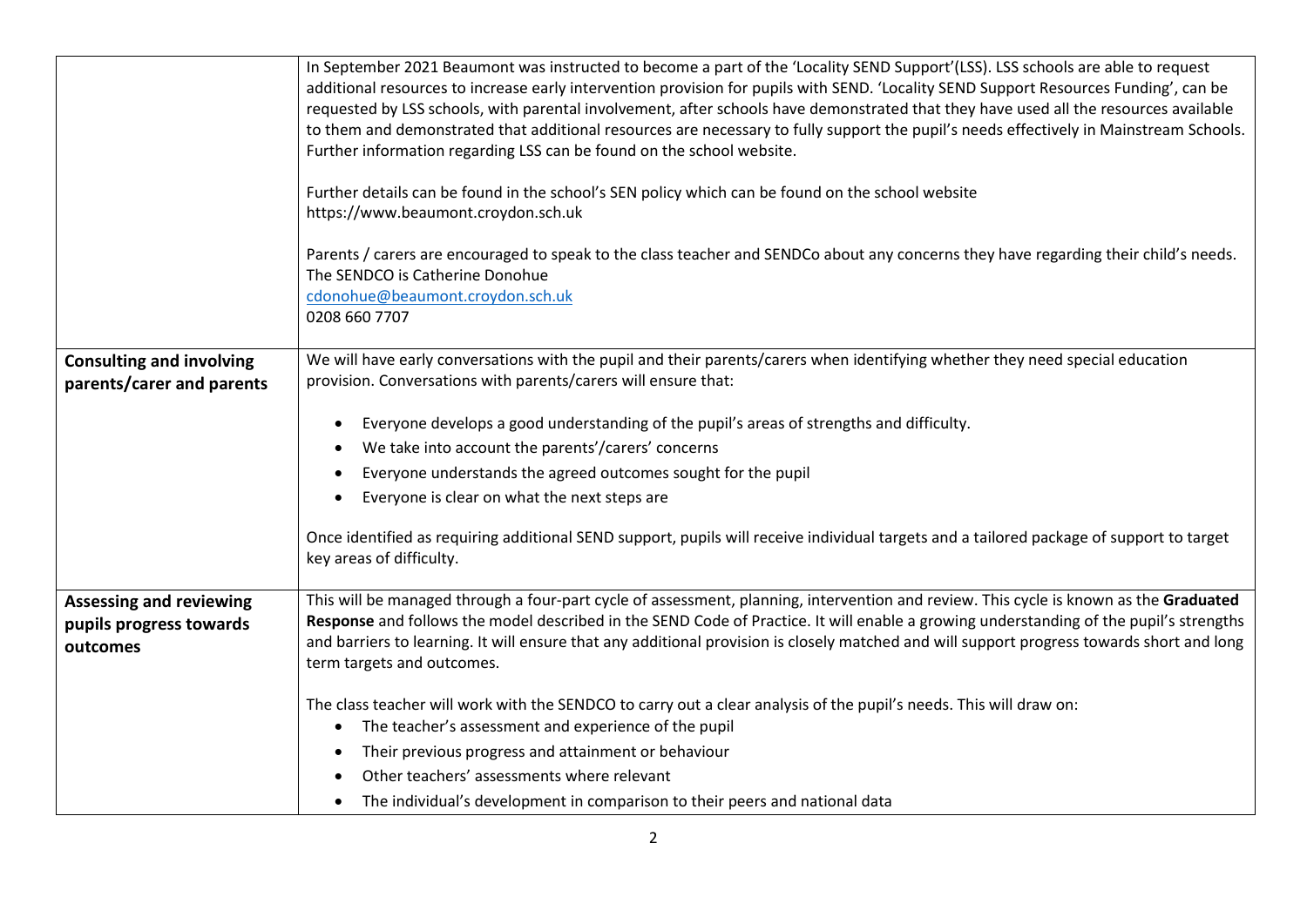|                                | The views and experience of parents<br>$\bullet$                                                                                                                                                                                                                                                                             |
|--------------------------------|------------------------------------------------------------------------------------------------------------------------------------------------------------------------------------------------------------------------------------------------------------------------------------------------------------------------------|
|                                | The pupil's own views                                                                                                                                                                                                                                                                                                        |
|                                | Advice from external support services, if relevant                                                                                                                                                                                                                                                                           |
|                                | A full list of external agencies the school uses to support the progress and welfare of pupils with SEND is included in Appendix 2.                                                                                                                                                                                          |
|                                | The assessments will be reviewed regularly.                                                                                                                                                                                                                                                                                  |
|                                | Where appropriate, a teacher will write an 'Individual Education Plan' for a pupil. This is a half term plan that contains SMART targets                                                                                                                                                                                     |
|                                | written specifically for an individual pupil.                                                                                                                                                                                                                                                                                |
|                                | All teachers and support staff who work with the pupil will be made aware of their needs, the outcomes sought, the support provided<br>and any teaching strategies or approaches that are required. We will regularly review the effectiveness of the support and<br>interventions and their impact on the pupil's progress. |
| <b>Removal from the SEND</b>   | Where evidence shows that a pupil has made good progress and achieves the outcomes set they will no longer require additional SEND                                                                                                                                                                                           |
| Register                       | support and his/her name will be removed from the register.                                                                                                                                                                                                                                                                  |
|                                |                                                                                                                                                                                                                                                                                                                              |
|                                | Parents will be formally notified of this decision. Progress will continue to be monitored regularly as part of the termly tracking for all<br>pupils.                                                                                                                                                                       |
|                                |                                                                                                                                                                                                                                                                                                                              |
| <b>Support for Pupils with</b> | The additional needs of most of the pupils with SEND at our school can be met by interventions and resources available from the                                                                                                                                                                                              |
| <b>Significant Needs</b>       | school budget or with additional funding through LSS.                                                                                                                                                                                                                                                                        |
|                                |                                                                                                                                                                                                                                                                                                                              |
|                                | In a few cases for pupils with the most significant needs it may become apparent that he/she will require a more comprehensive and<br>individualised package of support to help them achieve their outcomes and remove barriers to learning which cannot be funded long                                                      |
|                                | term from the school's own resources/budget or the LSS. In these cases, a 'Higher Needs Block Funding' (HNBFA) application can be                                                                                                                                                                                            |
|                                | made.                                                                                                                                                                                                                                                                                                                        |
|                                |                                                                                                                                                                                                                                                                                                                              |
|                                | A HNBFA is a non-statutory and time-bound agreement. If after a period of Higher Needs Block Funding intervention, the resources                                                                                                                                                                                             |
|                                | provided are found to be insufficient or have been exhausted then a review can be undertaken by the School SENDCO, parent and<br>teacher along with the young person's views. As a result of the review, a request for additional resources may be made at a Higher                                                          |
|                                | Needs Block Funding panel or a recommendation for an EHCP needs assessment                                                                                                                                                                                                                                                   |
|                                |                                                                                                                                                                                                                                                                                                                              |
|                                | If a pupil has an EHC plan it will be formally reviewed annually. Any additional support offered will continue to be reviewed and                                                                                                                                                                                            |
|                                | modified termly, taking into account the views and contributions of parents, pupils and external agencies.                                                                                                                                                                                                                   |
|                                |                                                                                                                                                                                                                                                                                                                              |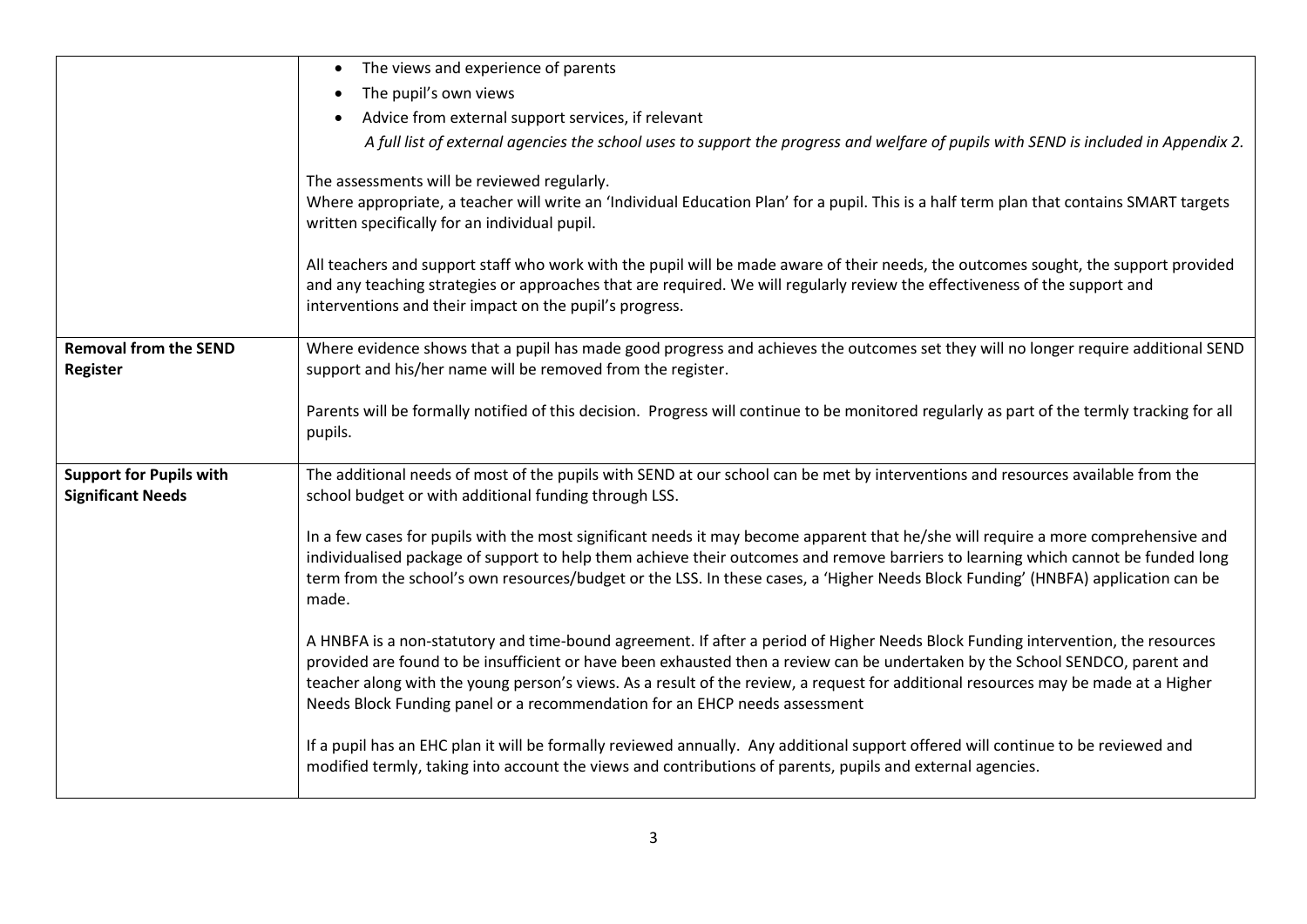| Meeting the needs of pupils                  | In compliance with revised statutory guidance, arrangements are in place to ensure that any pupil with a medical condition is able, as                                                                                                                                                                                                                                                                                                                                                                             |
|----------------------------------------------|--------------------------------------------------------------------------------------------------------------------------------------------------------------------------------------------------------------------------------------------------------------------------------------------------------------------------------------------------------------------------------------------------------------------------------------------------------------------------------------------------------------------|
| with medical conditions                      | far as possible, to participate in all aspects of school life and achieve their academic potential.                                                                                                                                                                                                                                                                                                                                                                                                                |
|                                              | These arrangements are set out in an Individual Health Care Plans (IHC).                                                                                                                                                                                                                                                                                                                                                                                                                                           |
|                                              | The IHC plans will detail the type and nature of support that will be available. The plans will be:                                                                                                                                                                                                                                                                                                                                                                                                                |
|                                              | Produced through collaboration with parents, pupil as appropriate, and health professionals.<br>$\bullet$                                                                                                                                                                                                                                                                                                                                                                                                          |
|                                              | Shared with all relevant staff                                                                                                                                                                                                                                                                                                                                                                                                                                                                                     |
|                                              | Reviewed annually or sooner to reflect changing needs and support.                                                                                                                                                                                                                                                                                                                                                                                                                                                 |
|                                              | Where a pupil with a medical condition also has SEND, the IHC plan will be closely linked to educational special provision so that there<br>is a coordinated approach.                                                                                                                                                                                                                                                                                                                                             |
|                                              | Staff who have responsibility to support a pupil with medical needs, including the administration and supervision of medication, will<br>receive appropriate, ongoing training and support so that they are competent and confident about their duties.                                                                                                                                                                                                                                                            |
|                                              | Full details on the arrangements to meet the needs of pupils with medical conditions are set out in a separate policy which can be<br>found on the school website.                                                                                                                                                                                                                                                                                                                                                 |
| <b>Transition Arrangements</b>               | The school is proactive in seeking to ensure that there is a successful transition between phases of education and this is a key<br>responsibility of the SENDCO. For pupils joining the school in our Reception class, the SENDCO and EYFS teacher will seek information<br>about the nature and level of needs for pupils identified with SEND and the provision that has already been offered to overcome these<br>barriers.                                                                                    |
|                                              | Where there is a high level of need this may involve visits to pre-school settings and information sharing meetings with the pupil's<br>family and other key agencies supporting the pupil. This may involve setting up a detailed 'Transition Plan' which sets out clearly how<br>the move will be managed. This is likely to be the case where the pupil has a Statement or EHC plan.                                                                                                                            |
|                                              | For pupils moving to secondary school or to a different school, the SENDCO and Year 6 teacher will make both written and verbal<br>contact with the new school to share relevant information. As above, where the pupil has significant needs or has an EHC Plan, there<br>will be a formal transition meeting when parents, pupils, representatives from the new school and other key professionals discuss and<br>plan support required to ensure there is continuity in the range and level of support offered. |
| Our approach to teaching<br>pupils with SEND | Teachers are responsible and accountable for the progress and development of all pupils in their class.<br>Quality First Teaching is our first step in responding to pupils who have SEND.                                                                                                                                                                                                                                                                                                                         |
|                                              | We make the following adaptions to ensure all pupils' needs are met:                                                                                                                                                                                                                                                                                                                                                                                                                                               |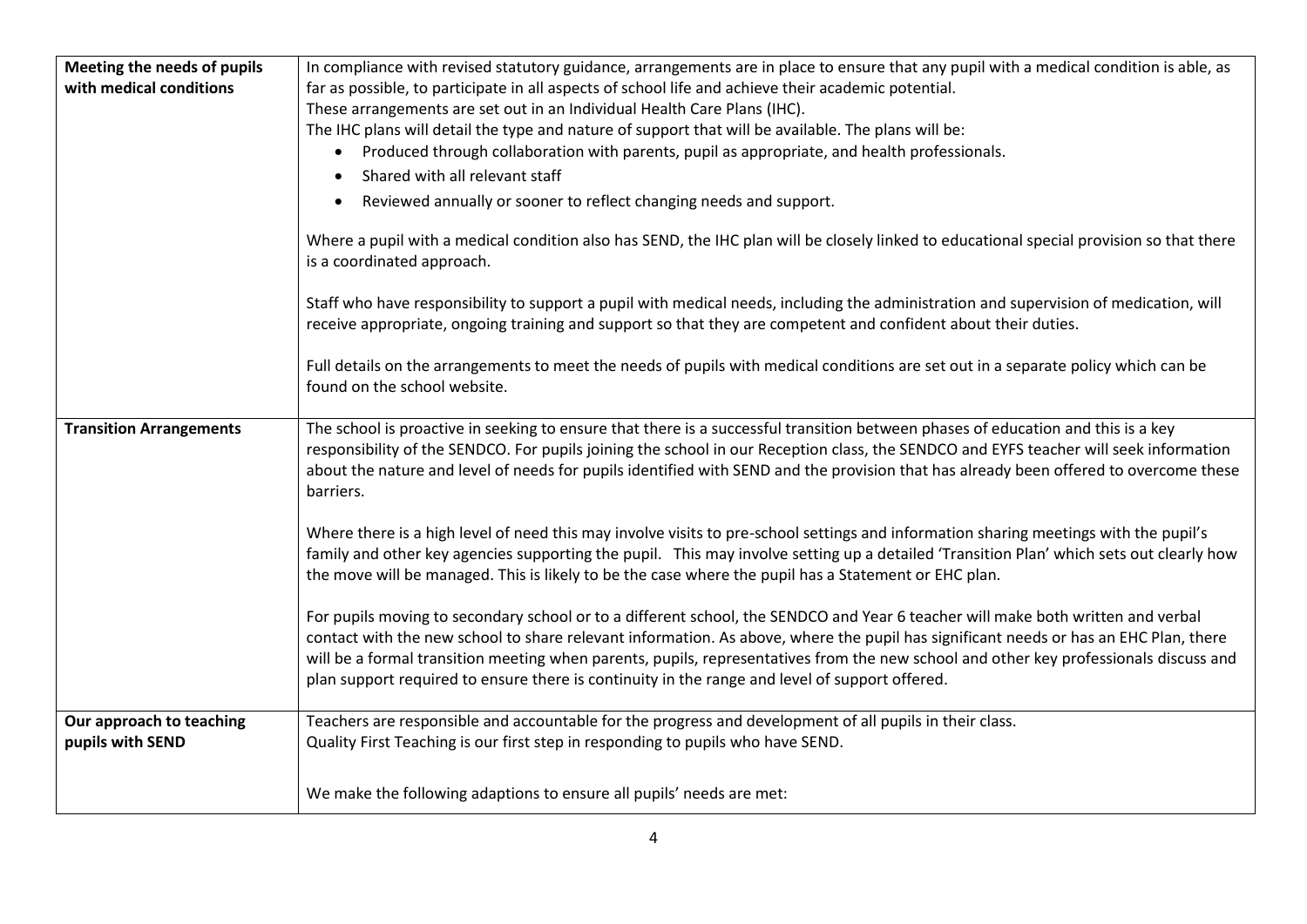|                                        | Differentiating our curriculum to ensure that all pupils are able to access it, for example by grouping, 1:1 work, teaching style,<br>$\bullet$                                                                                                         |
|----------------------------------------|---------------------------------------------------------------------------------------------------------------------------------------------------------------------------------------------------------------------------------------------------------|
|                                        | content of lesson etc.                                                                                                                                                                                                                                  |
|                                        | Adapting our resources and staffing                                                                                                                                                                                                                     |
|                                        | Using recommended aids such as laptops, IPads, coloured overlays, now and next cards, larger font etc.                                                                                                                                                  |
|                                        | Differentiating our teaching, for example, giving longer processing times, pre-teaching of key vocabulary, reading instructions<br>aloud etc.                                                                                                           |
|                                        | Providing children with Individual Education Plans (IEPs) where appropriate                                                                                                                                                                             |
|                                        | We have highly skilled teaching assistants to support children on a 1:1 or small group basis.                                                                                                                                                           |
|                                        | We work closely with the following agencies to provide support for pupils with SEND.                                                                                                                                                                    |
|                                        | - Educational Psychology<br>- Speech and Language                                                                                                                                                                                                       |
|                                        | - Sensory Support Service                                                                                                                                                                                                                               |
|                                        | - Occupational Therapy                                                                                                                                                                                                                                  |
|                                        | - CAMHS                                                                                                                                                                                                                                                 |
|                                        | - Early Help                                                                                                                                                                                                                                            |
| <b>Training</b>                        | Our school is committed to an ongoing programme of training and support to enable teachers and support staff to have the                                                                                                                                |
|                                        | understanding and skills required to differentiate and scaffold learning for the pupils with a range of SEND within everyday teaching.                                                                                                                  |
|                                        | Staff who support and deliver interventions for pupils with more complex needs have access to additional training to update their<br>knowledge and skills.                                                                                              |
|                                        | Induction arrangements are in place for new staff and newly qualified teachers so that they are familiar with the school's approach to<br>supporting pupils with SEND.                                                                                  |
|                                        | The SENDCO attends the termly Croydon briefing sessions and has opportunities to attend other local and national training sessions to<br>keep abreast of local and national policy and initiatives to continue to enhance SEND provision at our school. |
| <b>Evaluating the effectiveness of</b> | We evaluate the effectiveness of provision for pupils with SEND by:                                                                                                                                                                                     |
| <b>SEND provision</b>                  |                                                                                                                                                                                                                                                         |
|                                        | Reviewing pupils' progress towards meeting their SMART targets on their IEPs<br>$\bullet$                                                                                                                                                               |
|                                        | Using pupil questionnaires<br>$\bullet$                                                                                                                                                                                                                 |
|                                        | Reviewing the impact of interventions                                                                                                                                                                                                                   |
|                                        | Monitoring by the SENDCO                                                                                                                                                                                                                                |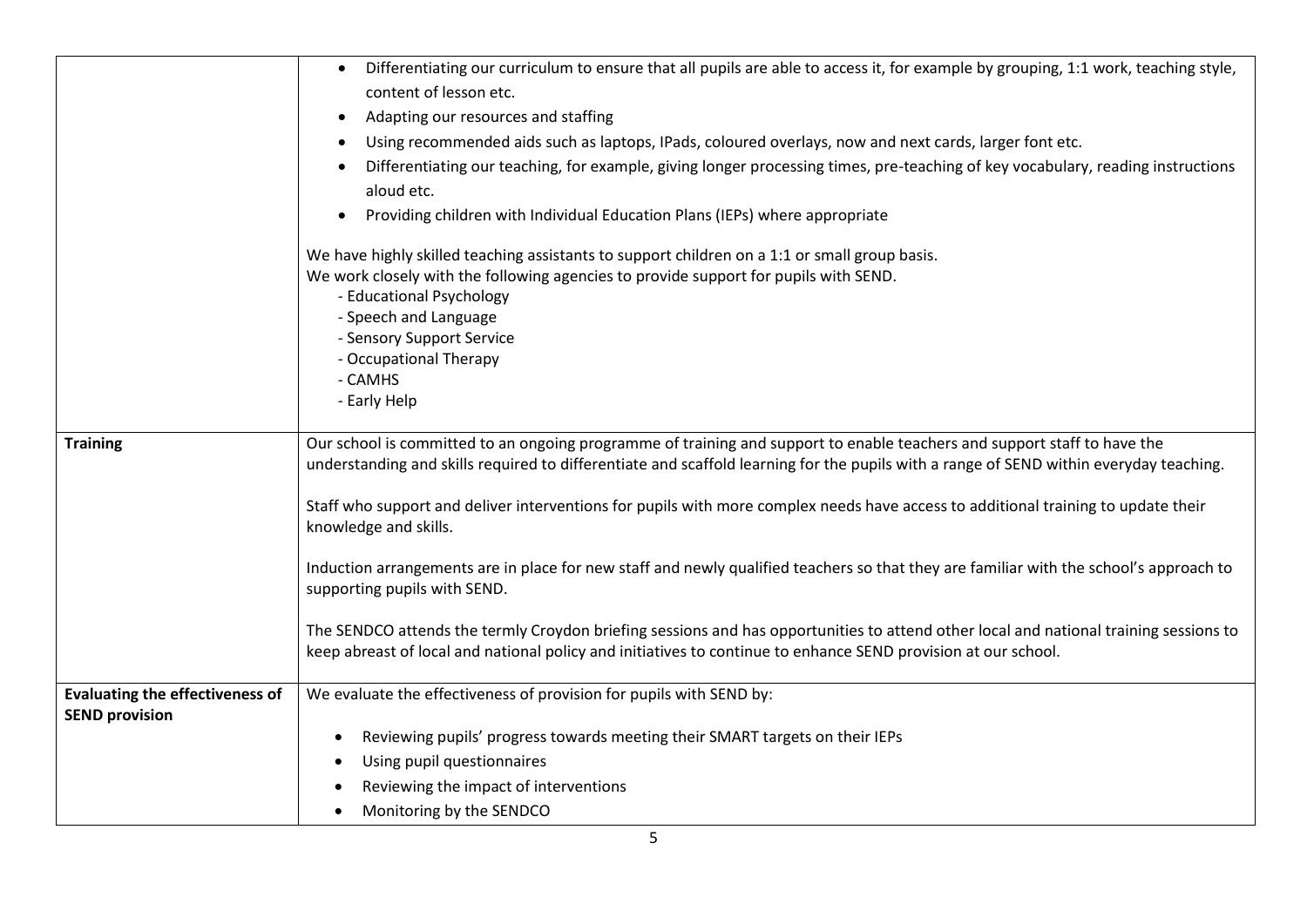|                                                                   | Using provision maps to measure progress<br>$\bullet$                                                                                                                                                                                                                                                                                                                                                                                                                                                                         |
|-------------------------------------------------------------------|-------------------------------------------------------------------------------------------------------------------------------------------------------------------------------------------------------------------------------------------------------------------------------------------------------------------------------------------------------------------------------------------------------------------------------------------------------------------------------------------------------------------------------|
|                                                                   | Holding annual reviews for pupils with EHC plans<br>$\bullet$                                                                                                                                                                                                                                                                                                                                                                                                                                                                 |
| <b>Enabling pupils with SEND to</b><br>engage in extra-curricular | All of our extra-curricular activities and school visits are available to all of our pupils, including before and after school clubs.                                                                                                                                                                                                                                                                                                                                                                                         |
| activities and school visits                                      | All pupils are encouraged to go on our residential trips and individual risk assessments are carried out as necessary.                                                                                                                                                                                                                                                                                                                                                                                                        |
|                                                                   | All pupils are encouraged to take part in sports day/school plays/special workshops, individual risk assessments are carried out as<br>necessary.                                                                                                                                                                                                                                                                                                                                                                             |
|                                                                   | No pupil is ever excluded from taking part in these activities because of their SEND.                                                                                                                                                                                                                                                                                                                                                                                                                                         |
| <b>Emotional and social</b><br>development                        | We provide support for pupils to improve their emotional and social development in the following ways:                                                                                                                                                                                                                                                                                                                                                                                                                        |
|                                                                   | Pupils with SEND are encouraged to be part of the school council<br>$\bullet$                                                                                                                                                                                                                                                                                                                                                                                                                                                 |
|                                                                   | Pupils with SEND are encouraged to be part of NEST club to promote social skills and friendships<br>$\bullet$                                                                                                                                                                                                                                                                                                                                                                                                                 |
|                                                                   | Our 'Wellbeing and Support Mentor' is available to meet with SEND pupils<br>$\bullet$                                                                                                                                                                                                                                                                                                                                                                                                                                         |
|                                                                   | In Years 5 and 6 identified pupils are invited to participate in 'Team Mates', a weekly intervention group to promote emotional<br>$\bullet$<br>wellbeing                                                                                                                                                                                                                                                                                                                                                                     |
|                                                                   | We recognise that pupils with SEND are vulnerable to bullying and the impact that bullying can have on emotional health and<br>wellbeing. Through careful monitoring of bullying incidents and regular review of anti-bullying policies and practices with the<br>school community we ensure our effectiveness in reducing and responding to bullying.                                                                                                                                                                        |
|                                                                   | We have a zero tolerance approach to bullying.                                                                                                                                                                                                                                                                                                                                                                                                                                                                                |
| <b>Concerns and complaints about</b>                              | Parents are encouraged to share any concerns they have about the quality and impact of SEND provision for their child at the earliest                                                                                                                                                                                                                                                                                                                                                                                         |
| <b>SEND Provision</b>                                             | possible opportunity. In the first instance parents should speak to the class teacher, with further discussions with the SENDCO and<br>other senior leaders as required.                                                                                                                                                                                                                                                                                                                                                      |
|                                                                   | Parents will be encouraged to seek advice and support from the local parent SEND Information, Advice and Support Services<br>(SENDIASS) and Mediation services. This is an independent, impartial and confidential service. The school can also make arrangements<br>for parents to discuss concerns with other key professionals such as an Educational Psychologist. If concerns are still unresolved,<br>parents will be asked to make a formal complaint and directed to the School Complaints Procedures on the website. |